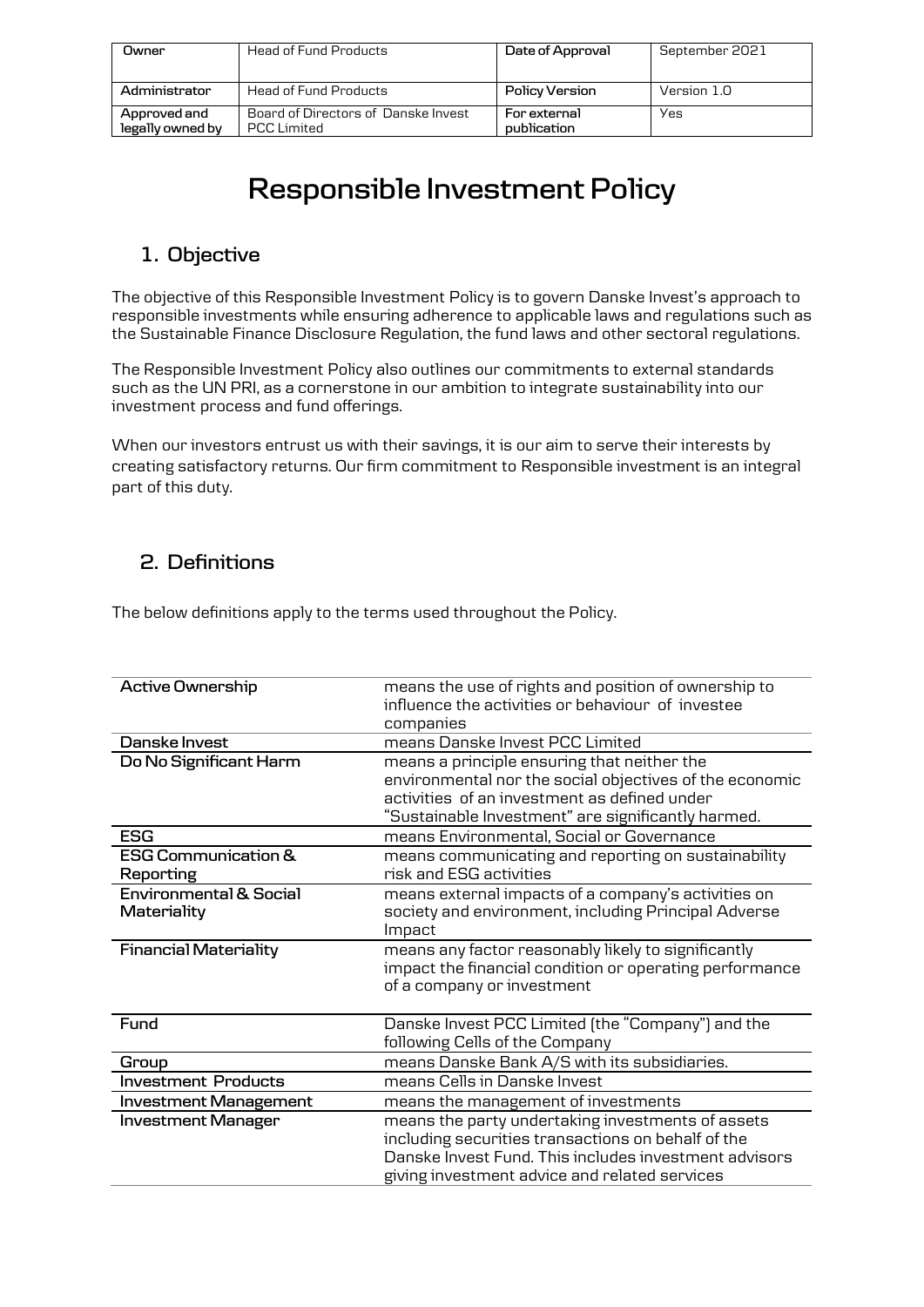| Principal Adverse Impact                | means the most significant impacts of investment          |
|-----------------------------------------|-----------------------------------------------------------|
|                                         | decisions that result in negative effects on              |
|                                         | sustainability factors, (i.e. environmental social and    |
|                                         | employee matters, respect human rights, anti-             |
|                                         | corruption and anti-bribery matters)                      |
| Restrictions                            | means certain sectors or companies restricted from        |
|                                         | the investment universes in order to address              |
|                                         | sustainability risks and adverse sustainability impacts   |
| <b>Shareholders Rights Directive II</b> | means Directive [EU] 2017/828 of the European             |
|                                         | Parliament and of the Council of 17 May 2017              |
|                                         | regarding the encouragement of long-term shareholder      |
|                                         | engagement                                                |
| <b>Sustainability Factors</b>           | means environmental, social and employee matters,         |
|                                         | respect for human rights, anti-corruption and anti-       |
|                                         | bribery matters                                           |
| Sustainable Finance Disclosure          | means Regulation [EU] 2019/2088 of the European           |
| Regulation                              | Parliament and Council on sustainability-related          |
|                                         | disclosures in the financial services sector              |
| <b>Sustainability Risk</b>              | means an environmental, social or governance event or     |
|                                         | condition that, if it occurs, could cause a negative      |
|                                         | material impact on the value of the investment            |
| Sustainable Investment                  | means an investment in an economic activity that          |
|                                         | contributes to an environmental objective, as             |
|                                         | measured, for example, by key resource efficiency         |
|                                         | indicators on the use of energy, renewable energy, raw    |
|                                         | materials, water and land, on the production of waste,    |
|                                         | and greenhouse gas emissions, or on its impact on         |
|                                         | biodiversity and the circular economy, or an investment   |
|                                         | in an economic activity that contributes to a social      |
|                                         | objective, in particular an investment that contributes   |
|                                         | to tackling inequality or that fosters social cohesion,   |
|                                         | social integration and labour relations, or an investment |
|                                         | in human capital or economically or socially              |
|                                         | disadvantaged communities, provided that such             |
|                                         | investments do not significantly harm any of those        |
|                                         | objectives and that the investee companies follow good    |
|                                         | governance practices, in particular with respect to       |
|                                         | sound management structures, employee relations,          |
|                                         | remuneration of staff and tax compliance; <sup>1</sup>    |
| <b>Target Group</b>                     | means Investment Managers and other employees             |
|                                         | involved in the management of the Investment Products     |
| Screening                               | means reviewing the investment universe to identify       |
|                                         | sustainability risks related to portfolio holdings with   |
|                                         | reference to current regulation, industry best practice,  |
|                                         | international norms and voluntary frameworks for          |
|                                         | corporate responsibility.                                 |
| <b>UN PRI</b>                           | means the United Nations Principles for Responsible       |
|                                         | Investments                                               |
|                                         |                                                           |

1

 $1$  As defined in the Sustainable Finance Disclosure Regulation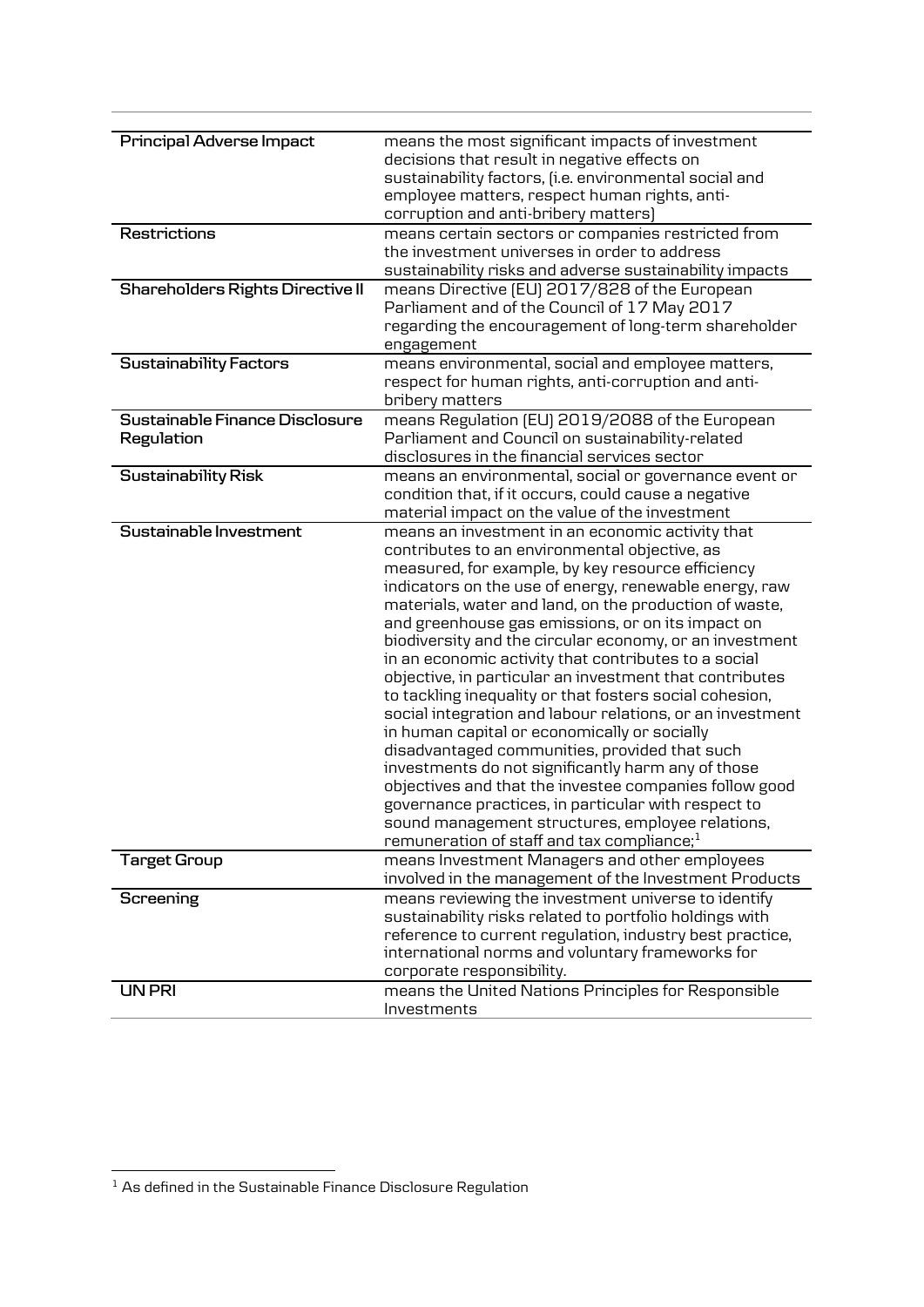# **3. Scope**

This Policy outlines principles for responsible investments, including Sustainability Risk integration in investment decision making processes within Investment Products provided by Danske Invest.

The Policy content applies to all actively and passively managed investment strategies whenever relevant, but does not apply to specific investments in structured products, derivatives or in external funds used as components in Danske Invest funds.

The Responsible Investment Policy operationalisation is outlined in the Responsible Investment Operational Guidelines of Danske Bank A/S.

## **3.1 Target group**

This Policy applies to Investment Managers and other employees involved in the management of the Investment Products

### **4. Policy content**

**.** 

#### **Principle 1: We incorporate Sustainability Risks into investment analysis and investment decision-making processes.**

Incorporating Sustainability Risk into the investment process for all of our Investment Products is not only a legal obligation but also part of our fiduciary duty to investors and beneficiaries to identify the Sustainability Factors which may pose a Sustainability Risk.

To ensure a systematic approach, we expect our Investment Managers to rely on the concept of Financial Materiality in order to assess which Sustainability Factors are considered to have a potential material negative impact on the value of an investment. When looking at Financial Materiality, we expect the Investment Managers to consider sustainability risks through assessing ESG performance of investments based on industry best practice, as per international norms and voluntary frameworks for corporate responsibility such as e.g. the UN Global Compact and the OECD Guidelines for Multinational Enterprises, which Danske Bank supports<sup>2</sup>.

The Investment Managers must identity and assess the Sustainability Factors in a systematic way and incorporate them in their decision to either buy/increase weighting, hold/maintain weighting, decrease weighting, or sell/divest an investment. Investment Managers may develop new valuation models or include this information into already existing models.

The investment universes of our Investment Products are screened on an ongoing basis to identify Sustainability Risks related to portfolio holdings with reference to current regulation, industry best practice, international norms and voluntary frameworks for corporate responsibility. Based on the assessment and company dialogue, the Investment Manager may from time to time decide to divest or restrict investments in a company.

Our investment universe is subject to the restrictions laid down in Danske Bank Group position statements. This means that certain sectors, companies, products or activities are excluded from the investment universes in order to address Sustainability Risks and to address Principal Adverse Impacts. Investment restrictions and their definitions are published on our website. In addition in the restrictions laid down in the Danske Bank Group positions statements companies involved with tobacco products and companies involved in ESG related

<sup>2</sup> See Danske Bank Group Societal Impact & Sustainability Policy & Position Statements: https://danskebank.com/societal-impact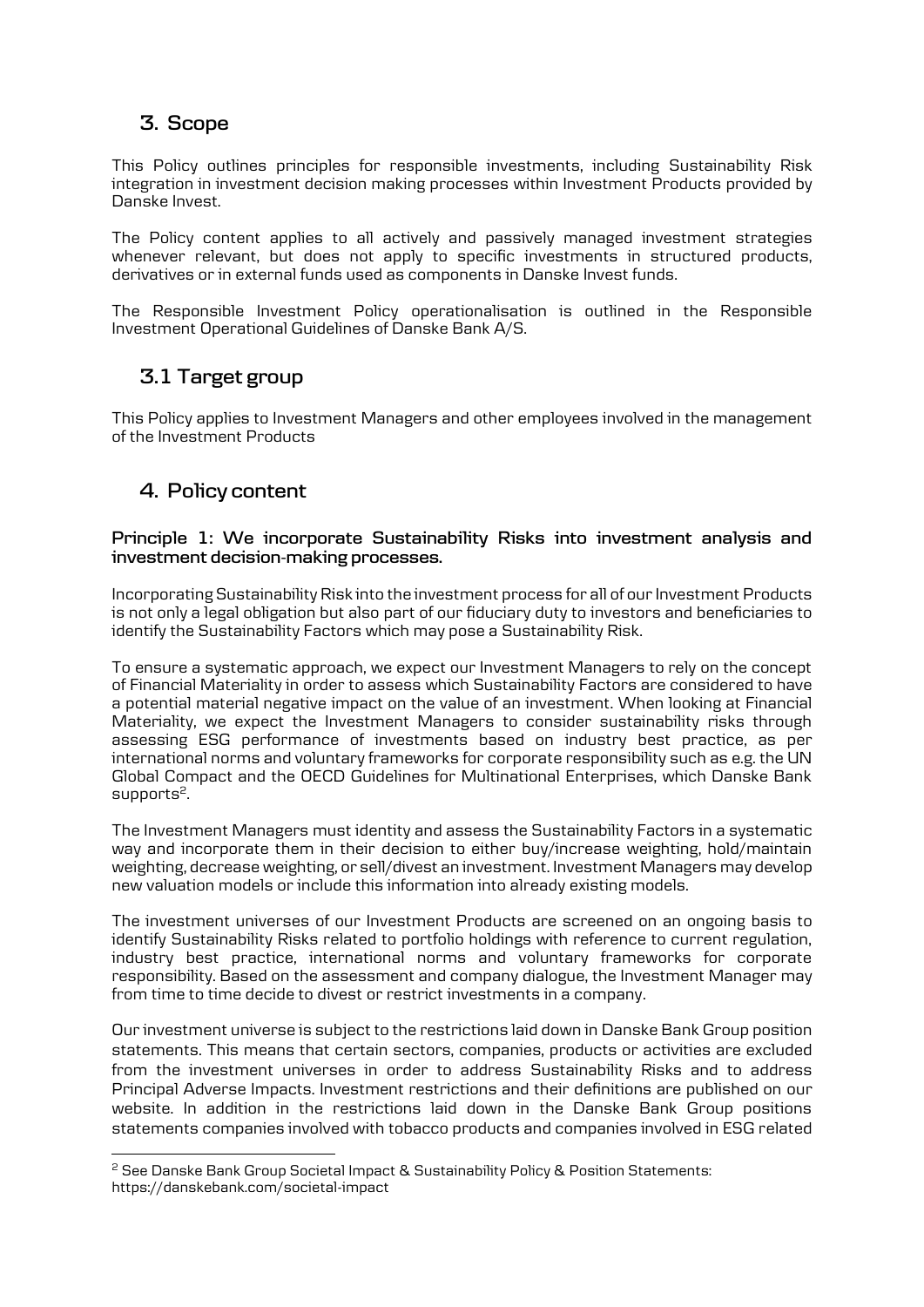controversies, practices, or other activities considered unacceptable seen from a Nordic norms perspective are also excluded from the investment universe $3$ . If a company is subject to the restrictions, it will as a rule be excluded from the investment universe. However, if the company is going through a transition phase and is likely to be within the restriction criteria in the near future, a governance structure exist for making an exception to exclusion. Exceptions are monitored by the Sustainable Investment team in Danske Bank.

#### **Principle 2: We are active owners and incorporate environmental, social, and governance criteria and sustainability issues into our ownership guidelines and practices**

Active Ownership is the use of rights and position of ownership to influence the activities or behaviour of investee companies by taking an active interest as an investor in investee companies' circumstances, development, and management, and a long-term focus in the companies in line with national or international principles and stewardship codes for instance the EFAMA Stewardship Code and the Shareholder Rights Directive II. We expect our Investment Managers – on our behalf - to be active owners and influence companies directly through dialogue, voting and collaboration with peers, like-minded investors and stakeholders.

The Active Ownership approach is based on the belief that in general it is more appropriate to address challenging issues through Active Ownership and dialogue rather than by divesting.

We believe that an Investment Manager-driven dialogue with portfolio companies is the most effective as the Investment Managers are the experts of their respective strategies and portfolios, and tasked with the buy/sell decision. The Investment Managers engage on a regular basis with investee companies on material ESG matters in order to enhance and protect the value of the investments.

We encourage our Investment Managers to log and monitor their dialogue with, and the progress of, the companies to ensure a structured engagement process.

The general meeting of a company is an opportunity to voice opinions, vote on issues of key importance, and contribute to the good governance. We seek to vote on all shares held, while taking into account preconditions, resources, and the costs of exercising voting rights. Danske Bank's Voting Guidelines serve as the default position for all proposals, but our Investment Managers managing our active portfolios can deviate based on case specific details. Voting is carried out by our Investment Managers through the use of a service provider. Voting must always be carried out to the benefit of the investors to avoid conflict of interest.

The Voting Guidelines are published online. We also log and publish our voting records.

#### **Principle 3: We seek to provide investors with products that meet their ethical and sustainability needs**

We are committed to actively support our investors to achieve their sustainability ambitions by providing relevant Investment Products. In this regard we recognise our responsibility to enable sustainable progress by providing leading Investment Products that support and incentivise our investors in their endeavour to fulfil their sustainability priorities.

#### **Sub-principle 3.1: We offer Investment Products that promote Environmental and/or Social Characteristics**

These products are categorised under article 8 of the Sustainable Finance Disclosure Regulation and adhere to the specific disclosure requirements herein.

1

<sup>3</sup> https://danskebank.com/-/media/danske-bank-com/file-cloud/2018/3/investment-restrictions.pdf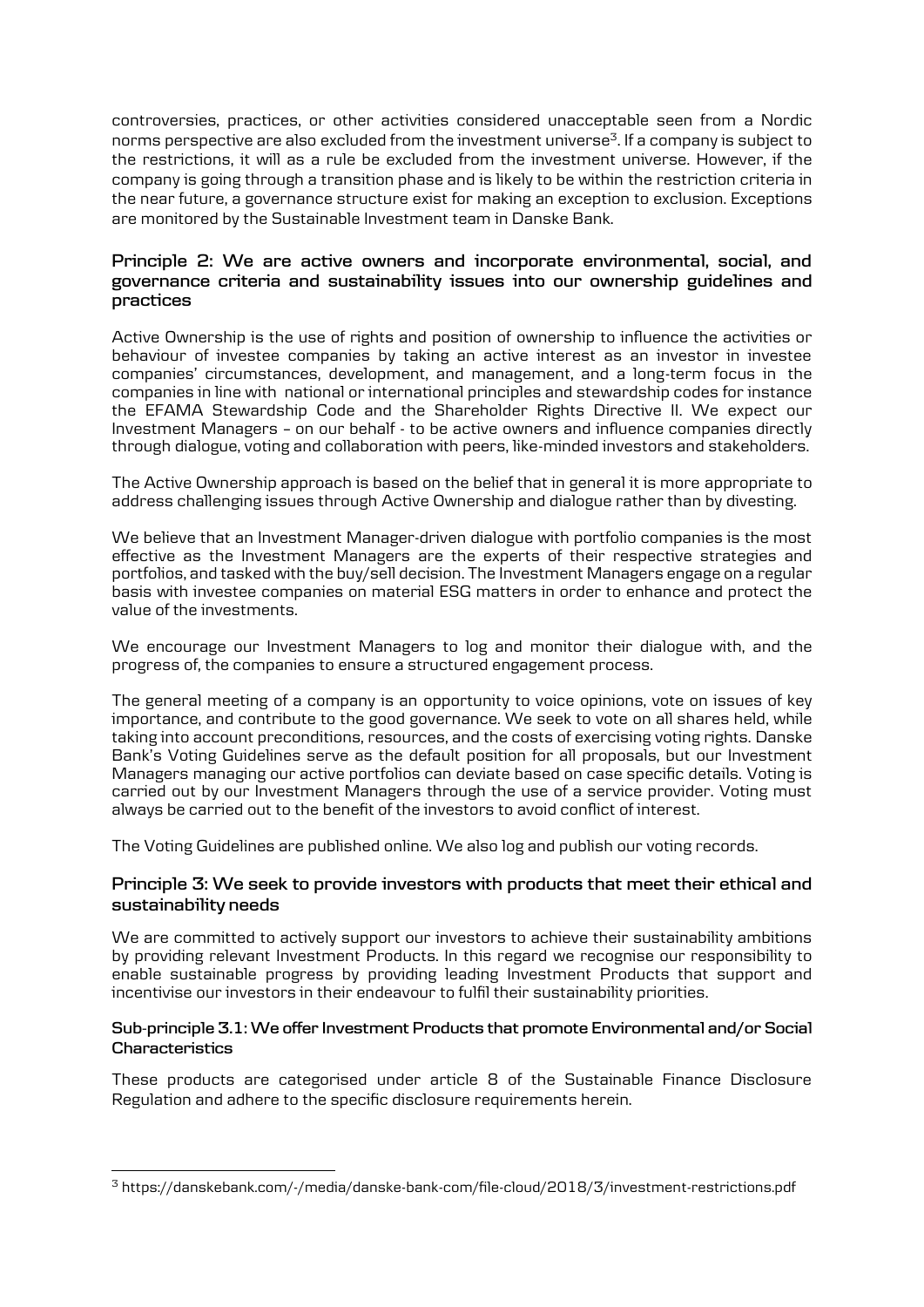For Investment Products that promote environmental and/or social characteristics, the investment strategy defines binding environmental and social characteristics and good governance practices.

Based on what is relevant for a specific asset class and investment strategy, environmental and/or social characteristics and good governance practices are promoted through the investment analysis, processes and decision making, Active Ownership, screening and restrictions including environmental and social materiality perspectives and in addition Sustainability Risk are taken into account. Further, the assessment of sustainability-related impacts are included in these processes and activities.

#### **Sub-principle 3.2: We aim to offer Investment Products that have Sustainable Investments as their objective**

These products are categorised under article 9 of the Sustainable Finance Disclosure Regulation and adhere to the specific disclosure requirements herein.

For Investment Products that will have sustainable investments as their objective the investment strategy defines binding environmental and/or social objectives and governance practices.

Based on what is relevant for a specific asset class and investment strategy, the sustainable investment objective and good governance practices are met through processes and activities such as the investment analysis and decisions, Active Ownership, screening and restrictions for which environmental and social materiality perspectives are addressed in addition to the integration of Sustainability Risk.

The principle of Do No Significant Harm must be in place for these products to warrant that neither the environmental nor the social sustainable objectives are significantly harmed with the investment. Further, an assessment of sustainability-related impacts are included in these processes and activities.

#### **Principle 4: We report on our activities and progress towards implementing Responsible Investments and disclose impacts of our investments.**

We seek to deliver high quality reporting about our Responsible Investments efforts. Reporting allows for robust monitoring and accountability towards investors, beneficiaries, regulators, standard setters and other stakeholders. We aim to communicate in such a detail that our stakeholders can find answers to questions in a clear and effective way. On our websites information about our Responsible Policy including the integration of Sustainability Risks are published.

#### **Principle 5: We promote the development of Responsible Investments across our industry**

We actively promote the development and implementation of Responsible Investments. This is done via our Investment Manager's efforts to improve the quality of external ESG data, promoting the acceptance of processes to ensure responsible investments within the investment industry and via collaboration with other investors.

#### **Sub-principle 5.1: We will seek appropriate disclosure on environmental, social, and governance criteria and sustainability issues by the corporate entities in which we invest.**

Supporting the journey for better quality of ESG data and corporate disclosures requires a collaborative effort that involves investors, companies and policy-makers. We encourage standardised reporting on ESG issues and for these to be an integrated part of annual financial reports and seek to contribute to stronger disclosure frameworks.